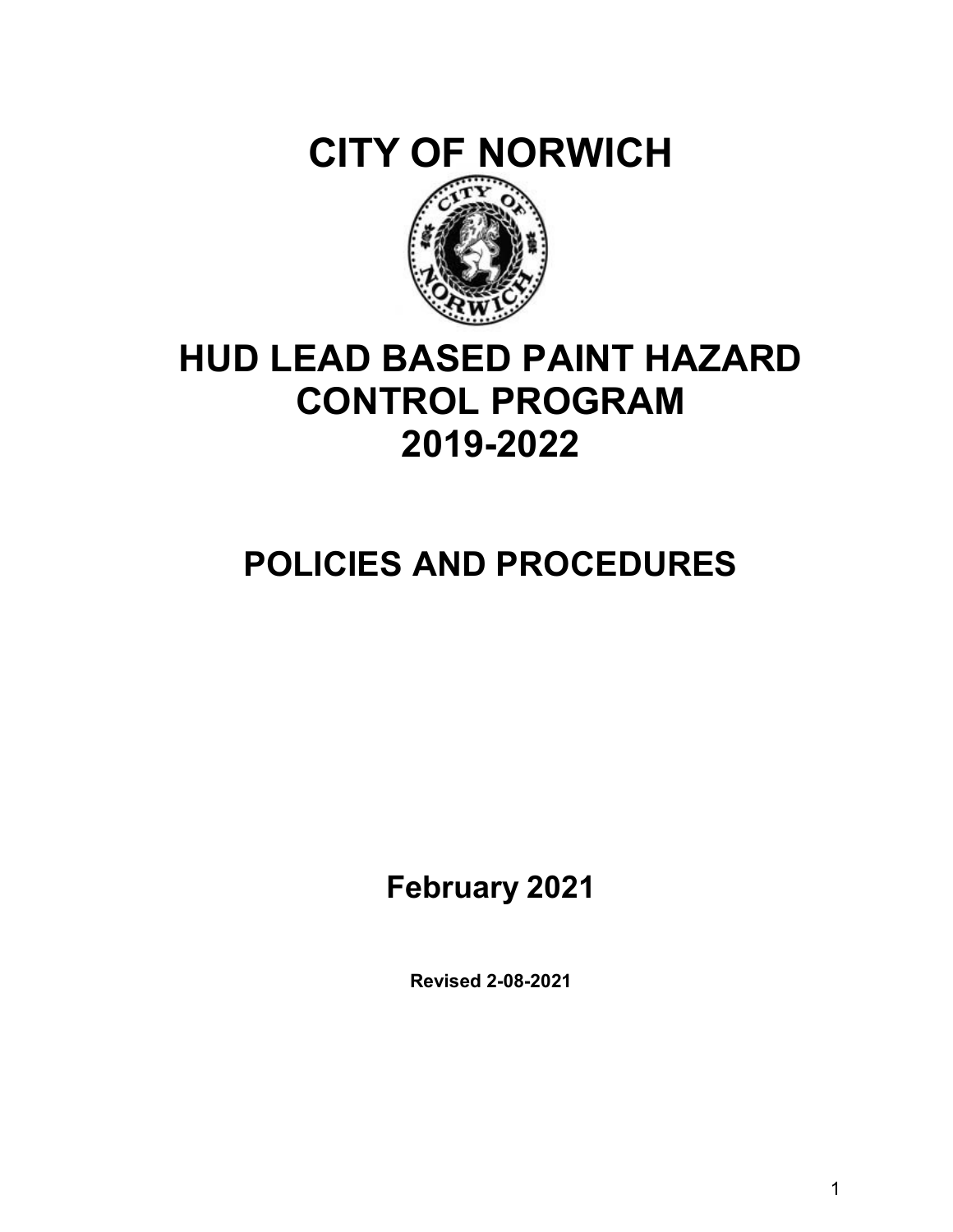# SECTION I – GENERAL INFORMATION

- 1.1 Introduction
- 1.2 Purpose
- 1.3 Definitions
- 1.4 Basic Qualifications
- 1.5 Types of Assistance
- 1.6 Nondiscrimination
- 1.7 Relocation
- 1.8 Waivers and Amendments
- 1.9 Administration

# SECTION II – ELIGIBILITY REQUIREMENTS

- 2.1 General
- 2.2 Basic Eligibility
- 2.3 Income
- 2.4 Property
- 2.4.1 Ranking Figure
- 2.5 Agreements
- 2.6 Ineligibility
- 2.7 Tenant Eligibility
- 2.8 Contractors Requirements

# SECTION III – LEAD HAZARD CONTROL PROCESS

- 3.1 Application
- 3.2 Approval
- 3.3 Project Set-up, Planning & Estimates
- 3.4 Bidding & Contractor Selection
- 3.5 Lead Paint Hazard Reduction Work
- 3.6 Project Closeout
- 3.7 Monitoring

## SECTION IV – APPENDIX

- A. Connecticut Department of Public Health, Lead Poisoning Prevention and Control
- B. Connecticut Department of Public Health, Lead Licensure and Certification Regulations C. Fair Market Rents
- D. General policy for review, acceptance, and prioritization of application to the Lead Hazard Control and Rehabilitation Program.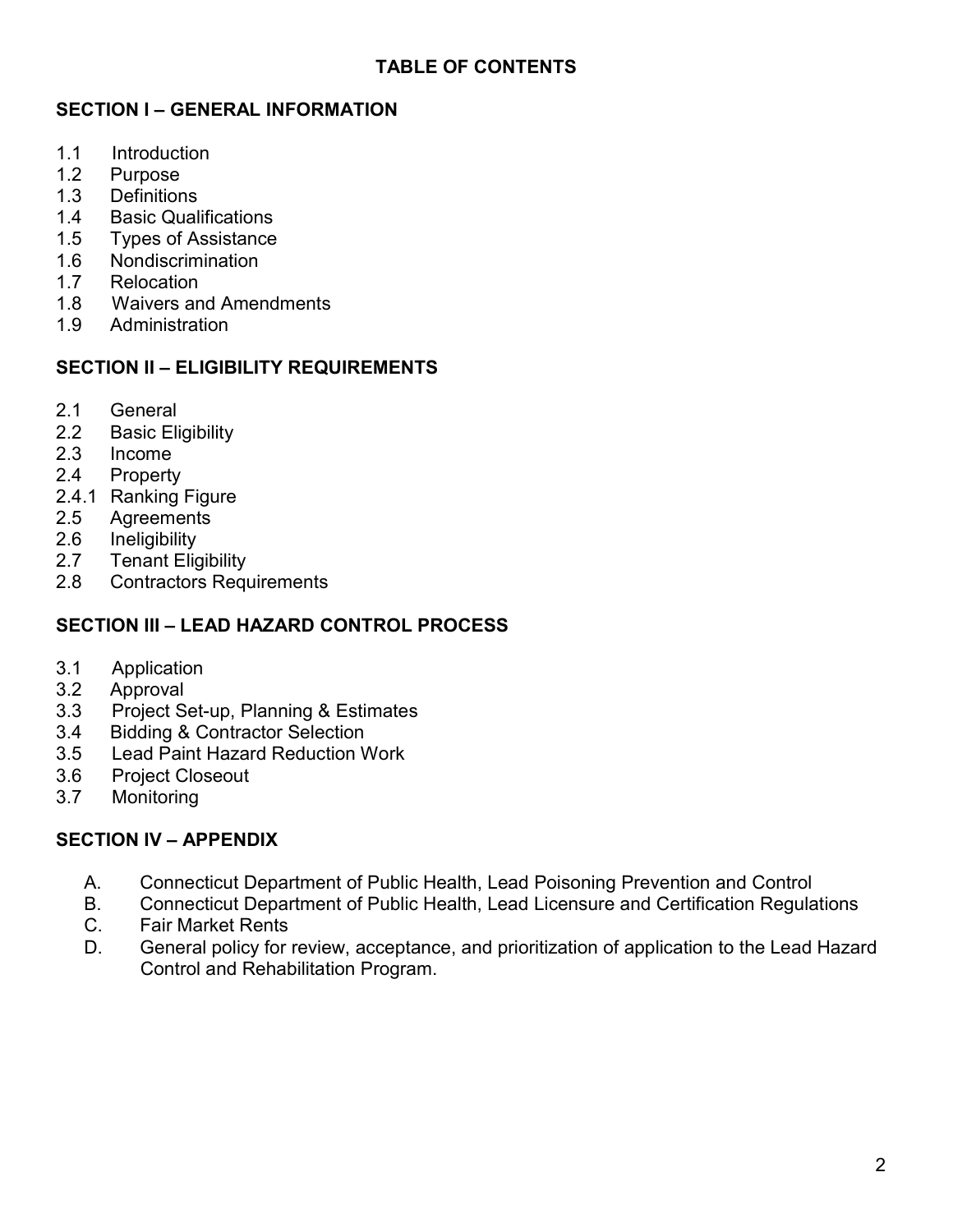## SECTION I – GENERAL INFORMATION

#### 1.1 Introduction

The policies and procedures contained herein are for the purpose of establishing the requirements in complying with the HUD Lead Based Paint Hazard Control in Priority Housing Program. This document will be used as a guidance document for the program applicants and will be part of the application package.

#### 1.2 Purpose and Program Objectives

The program goals and objectives are to make priority-housing units within Norwich "Lead- Safe". It is the goal of this program to insure availability of safe, clean and affordable housing units.

Funding to property owners will be in the form of deferred payment loans/grants. The intent of providing this type of financing is to encourage participation and preservation of affordable housing.

## 1.3 Definitions

Refer to **appendix A** and **B** for where to obtain additional definitions contained in the Connecticut Regulations.

Connecticut Regulations: Connecticut regulations refer to the Connecticut Department of Public Health Lead Poisoning Prevention and Control Regulations (section 19a-111-1 thru 19a-111-11 of the Connecticut General Statutes) and the Connecticut Department of Public Health Lead Licensure and Certification regulations (section 20-478-1 thru 20-478-3 of the Connecticut General Statutes).

Lead-safe: Lead safe for the purpose of this guide means that all surfaces in the structure are below the toxic lead levels indicated in the Connecticut Regulations or HUD requirements or are intact and under a management plan to prevent future problems.

Priority housing: Pre 1978, privately owned housing that qualifies as affordable per section 215 of the National Affordable Housing Act. Public housing, federally owned housing and federally assisted housing, other than Section 8 are not eligible.

Investor owners: Owners of property who do not reside in the structure. Or owners of structures that contain more than two dwelling units.

Owner occupants: Structures in which the owner maintains his full-time residence or who reside at the residence and have no more than 2 additional rental units. Otherwise see Investor Owner above.

## 1.4 Basic Qualifications

The property must contain "toxic levels of lead paint" as defined by the HUD Regulation on controlling Lead Based Paint Hazards, Connecticut Regulations, or be under an abatement order from the local health department.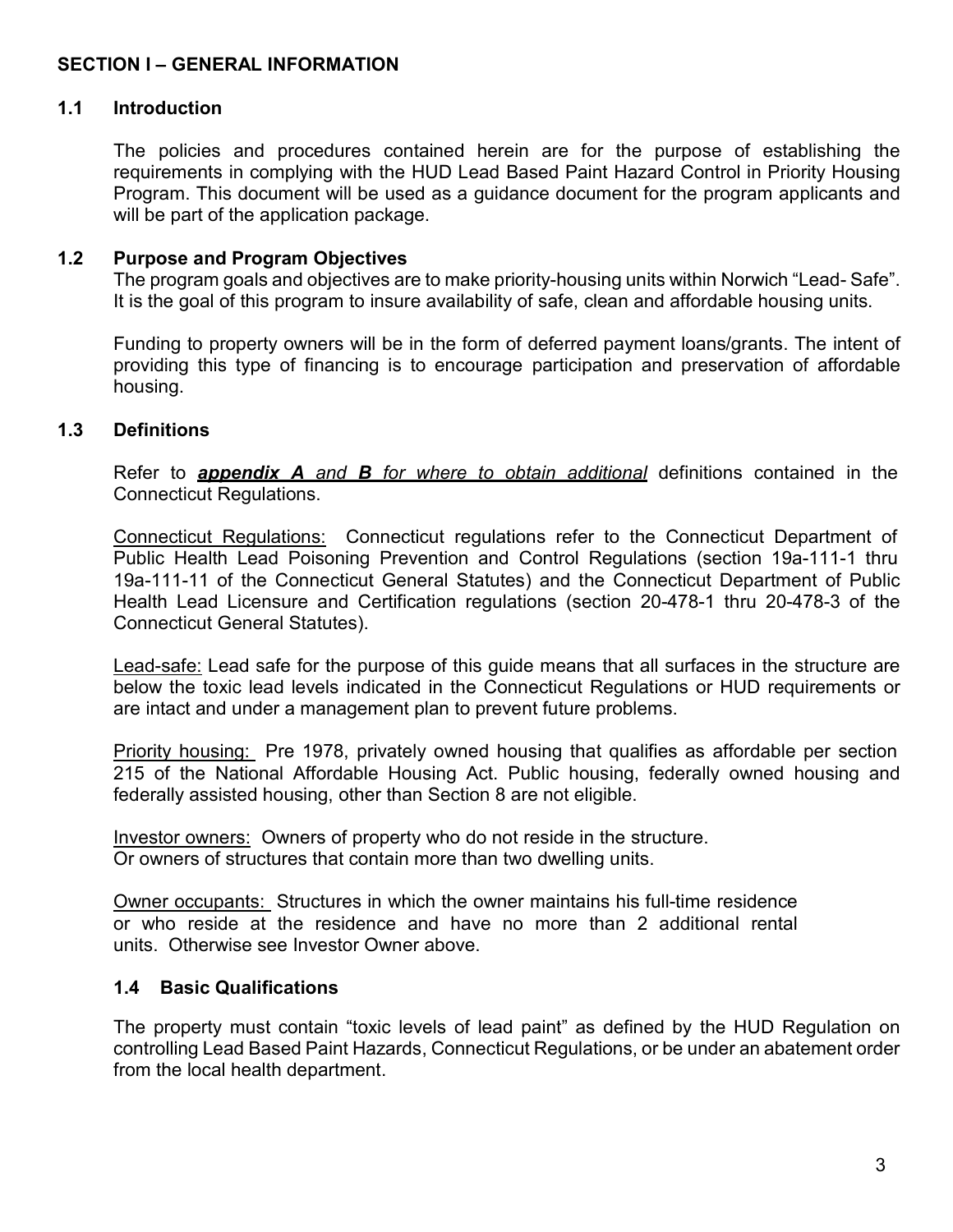To qualify for the Lead Based Paint Hazard Control Program, as an owner occupant, the owner's income must meet the following guidelines:

| <b>Number of People</b><br>In Household | <b>Gross Household</b><br>Income* |  |
|-----------------------------------------|-----------------------------------|--|
| 1                                       | \$54,950                          |  |
| 2                                       | \$62,800                          |  |
| 3                                       | \$70,650                          |  |
| 4                                       | \$78,500                          |  |
| 5                                       | \$84,800                          |  |
| 6                                       | \$91,100                          |  |
|                                         | \$97,350                          |  |
| 8                                       | \$103,650                         |  |

\*Based upon HUD FY2020 guidelines the figures shown are adjusted on an annual basis and can be confirmed with the Office of Community Development. See HUDuser.gov

The owner must also provide additional financial information as contained in the application form.

To qualify for the Lead Hazard Control Program, as an investor owner, the property must be currently occupied by families meeting the above income guidelines or vacant. The investor owner must also provide additional information as contained in the application form.

## 1.5 Type of Assistance

Funding assistance is available in two forms based on property ownership categories. Categories are as follows:

#### Owner Occupants

Assistance is in the form of a deferred payment loan and secured by a lien on the property, which will be forgiven at a rate of 10% over 10 years provided home ownership is maintained. Funding is available in the amount of \$12,000.00 per unit up to two units for a maximum of \$24,000.00 dollars. In the case where the maximum available funding for a project is insufficient to accomplish the required Lead Hazard corrections, it becomes the property owner's responsibility to provide any additional funding for the completion of the Lead Hazard control work. Any required additional funding must be provided by the homeowner at the time of the project contract signing. In the event additional funding cannot be secured, the project will be canceled and the awarded funding will be recaptured by the Program. The amount of this additional funding (if any) will be determined by the difference between the approved funding amount and the accepted bid price for the work. This difference will be deposited with the City of Norwich at the time of contract signing.

The Deferred Payment Loan operates as a grant to the current owner except upon the sale, transfer of interest, or change in occupancy status in the property within 10 years of the completion of the Lead Hazard Control work. In the event of the sale, transfer of interest, or change of occupancy, the outstanding balance of funding will become due and payable to the City of Norwich.

| Property sold at end of: | <b>Repayment Required</b> |  |
|--------------------------|---------------------------|--|
| Year 1                   | 90% repayment             |  |
| Year 2                   | 80% repayment             |  |
| Year 3                   | 70% repayment             |  |
| Year 4                   | 60% repayment             |  |
| Year 5                   | 50% repayment             |  |
| Year 6                   | 40% repayment             |  |
| Year 7                   | 30% repayment             |  |
| Year 8                   | 20% repayment             |  |
| Year 9                   | 10% repayment             |  |
| Year 10                  | 0% repayment              |  |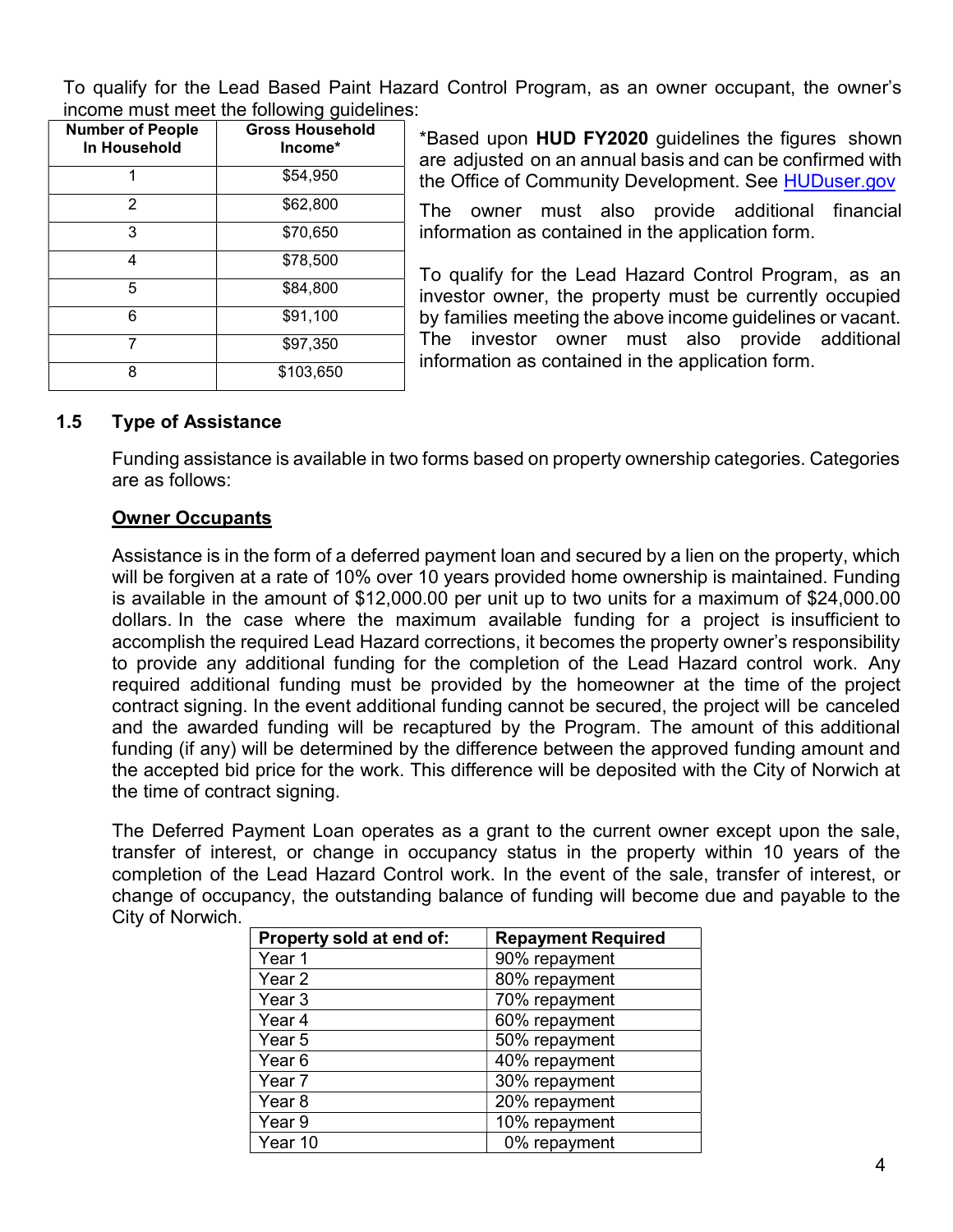## Investor Owners

An investor owner is an owner who does not reside in the property under consideration for the program, or a resident owner with 2 or more rental units, not including the unit in which the owner resides. Assistance will be provided in the form of a zero interest deferred payment loan, which will not exceed \$12,000.00 per unit up to a maximum of 10 units, not to exceed \$120,000.00 per structure.

Investor Owners are eligible for Lead Hazard Reduction Funding under the following two sets of terms:

- 1. The Investor Owner will be awarded a deferred loan at zero percent interest, diminishing at 10% annually over 10 years. In the event of the sale, or transfer of interest, the outstanding balance of funding will become due and payable to the City of Norwich.
- 2. The Investor Owner may qualify for a deferred loan term, fully forgiven over a 5-year period. To qualify for the 5 year deferred loan, the Investor Owner must register the funded property, or units within the property, for Section 8 housing. The amount deferred will be based upon the number of Section 8 units within the project that are registered with the local Section 8 housing agency. Investor Owners electing to obtain Section 8 housing status must do so within 30 days from the completion date of their project. A loan modification will then be implemented to reflect the Section 8 terms of their funding award. In the event of the sale, transfer of interest, or loss of Section 8 status, the outstanding balance of funding will become due and payable to the City of Norwich.

#### General notes on deferred payment loans:

- 1. All liens will be released at the end of their 10, or 5 year terms respectively.
- 2. The City will base financial assistance to all properties upon the properties' ability to carry loan payments and to protect against indirect displacement. Owners will be required to ensure that tenants will not be displaced after lead Hazard correction.
- 3. The City will require that the rent after Lead Hazard Reduction be no higher than Section 8 existing fair market rents. Note: Investor Owners electing to qualify under Section 8 status are required to maintain Section 8 fair market rental rates for the full 5 year lien duration. See Appendix C for Section 8 fair market rents. All Lead safe units must also be marketed specifically for families with children under the age of six for a period of three years after the completion of the work.

## 1.6 Nondiscrimination

Section 109 of the Housing and Community Development Act of 1974 requires that no one shall, on the grounds of race, color, national origin, sex, age, or handicapped status, be excluded from participation in, be denied the benefits of, or be subjected to discrimination under any program or activity funded with Community Development funds. In addition, any property owner, as a condition of obtaining a lead hazard reduction loan, must comply with all applicable requirements imposed by or pursuant to regulations affecting Title VI of the Civil Rights Act of 1964 and Title VIII of the Civil Rights Act of 1968 regarding the sale, lease, use or occupancy of his/her property.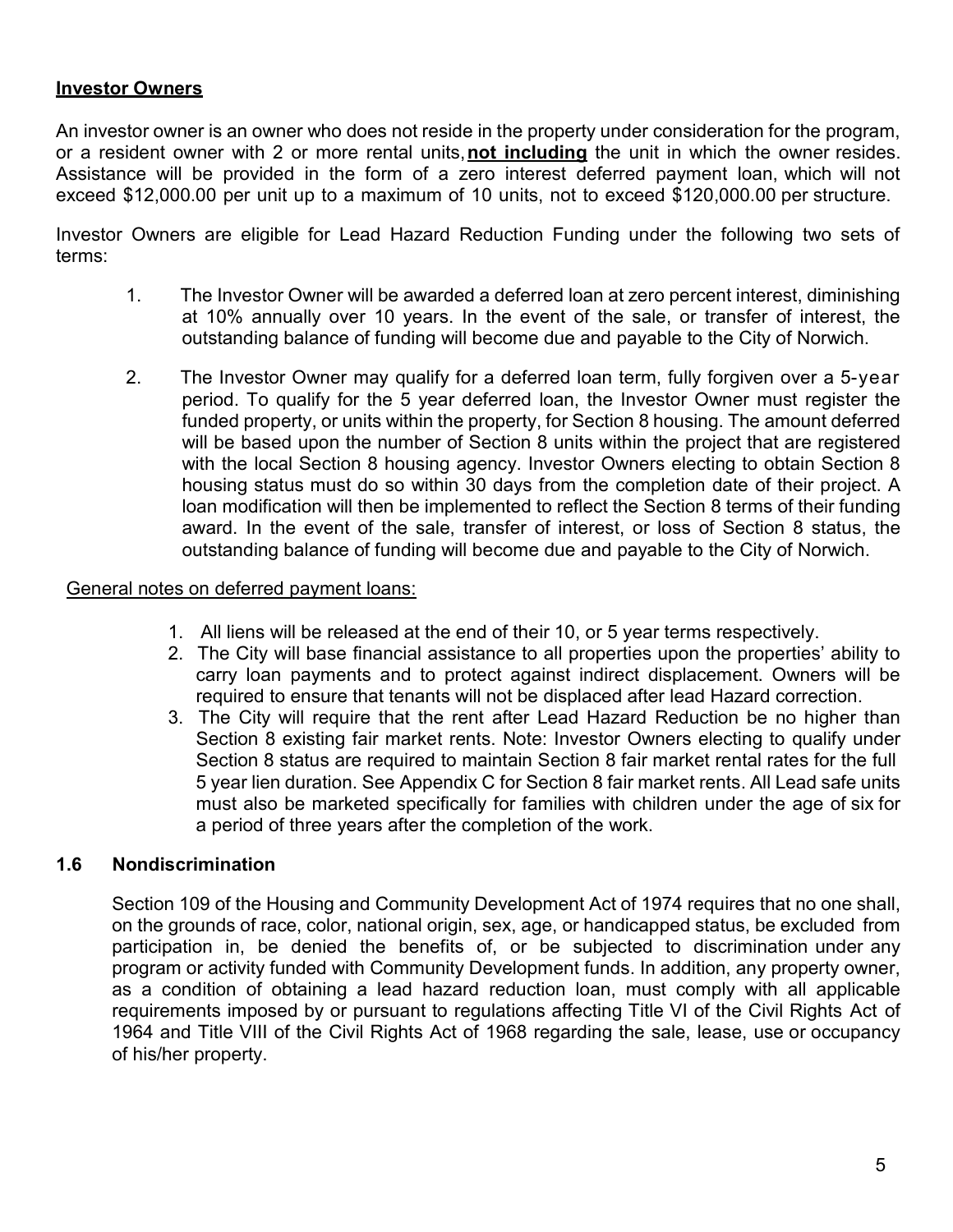# 1.7 Temporary Relocation

Temporary relocation of tenants during the lead hazard reduction process may be required by the scope of work and the occupancy of Children under the age of 6 in the dwelling units. In cases where temporary relocation will be required, the City of Norwich will coordinate the relocation through the Intake Outreach Specialist. The cost of relocation is handled by the City and is considered separate from the deferred loan package. All relocation is to be in compliance with the City of Norwich Relocation Policies and Procedures. Tenants will receive notification and general relocation information upon receipt of your application. The tenants will be advised of the purpose of the application as well as their rights and responsibilities within the Lead Hazard Control, and "or" Rehabilitation programs.

## 1.8 Waiver of Policy

The policies and procedures set forth herein shall be implemented in a uniform and consistent manner. Any questions concerning stated policies or procedures or waiver of same may be referred to the Rehabilitation Review Committee for consideration. The Rehabilitation Review Committee may authorize a waiver of policy by approval of a majority of members. Requests for waivers shall be submitted in writing, to the Lead Rehabilitation Officer, and shall contain the following:

- 1. State the specific policy provision for which the waiver is requested.
- 2. Clearly describe the specific circumstances and facts on which the request for waiver is based.
- 3. State the reasons why the waiver is felt to be warranted in the particular circumstance.

The City of Norwich reserves the right to amend, without notice, these regulations as circumstances and experience dictates.

## 1.9 Administration

The Lead Hazard Control Program will be administered through City of Norwich, Office of Community Development.

The Lead/Rehabilitation Officer will be responsible for the overall management and implementation Lead Hazard Control Program. This will include coordinating the activities of the Intake Outreach Specialist for the purpose of achieving overall programs goals.

The Lead/Rehabilitation Officer will be responsible for the day to day activities of the Lead Hazard Control Program. The Officer will monitor all construction activities, and act as the liaison between all parties for the purpose of project coordination, quality control, and dispute mediation.

The Intake Outreach Specialist will be responsible for the intake and processing of program applications. The Intake Outreach Specialist will coordinate and monitor tenant relocation, collect data, facilitate blood lead level testing in children, and provide lead paint safety education/outreach per program requirements.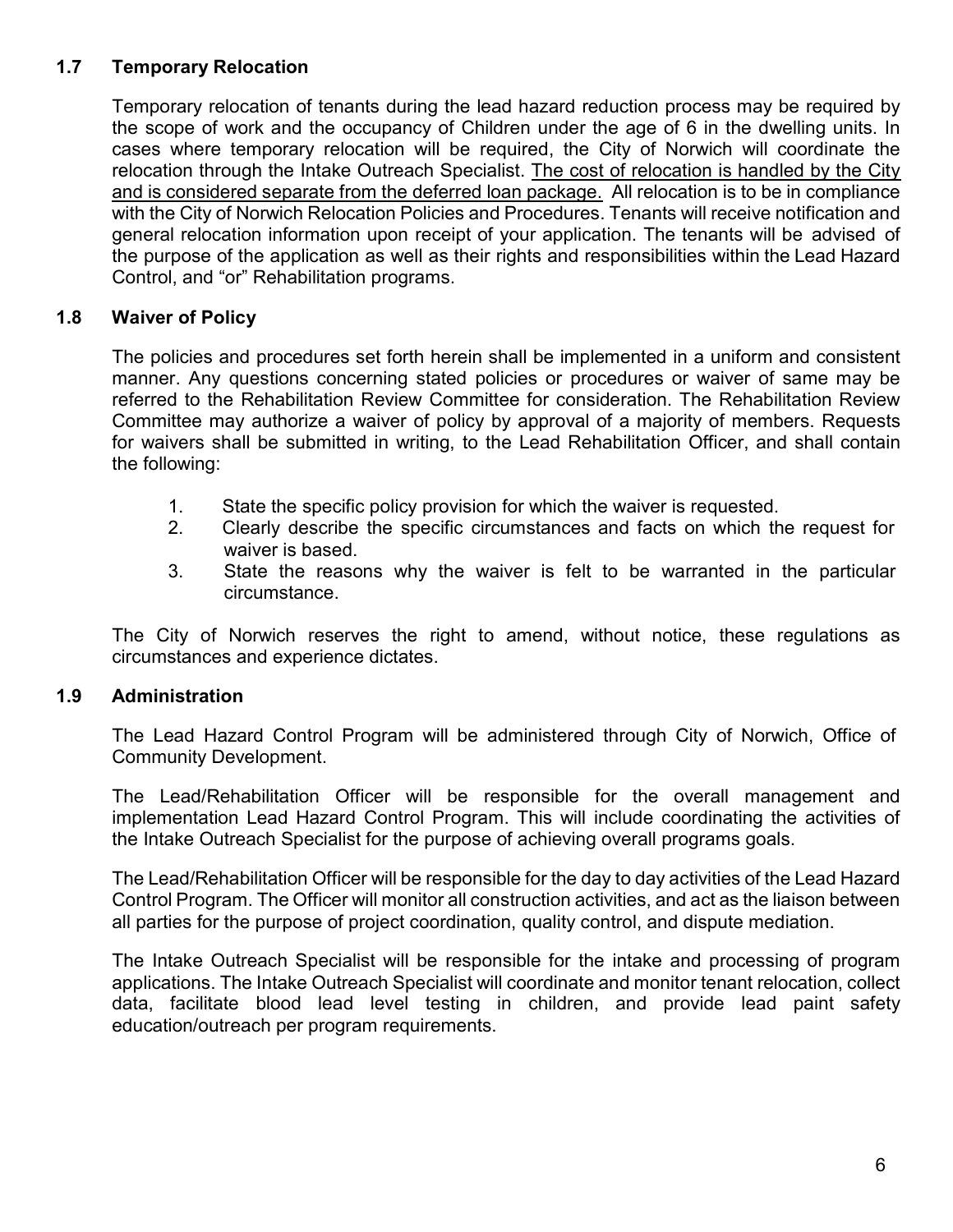# SECTION II – ELIGIBILITY REQUIREMENTS

# 2.1 General

Determination of eligibility for a Lead Hazard Control deferred payment loan in accordance with the requirements set forth in section 1 and 2, shall be made by the City of Norwich staff. The City staff shall assist the applicant in preparing the application and other matters pertaining to determining eligibility and levels of assistance.

# 2.2 Basic Eligibility

- a. In order to be eligible for a deferred payment loan the applicant must hold legal title to the proposed property at the time of application. All applicable taxes must be paid, and remain current during the deferred loan period. Applicants' mortgage **mabe current at** the time of application and at contract signing.
- b. The property must be found to contain toxic levels of lead when tested by a licensed testing company.
- c. The toxic lead areas and property must be in a defective condition, or under an abatement order from Uncas Health District or other regulatory agency, or require lead hazard reduction as per the HUD Regulation on controlling Lead Based Paint Hazard or Connecticut Department of Public Health Regulations.
- d. Submittals of all existing lead testing reports for the property are requested with the application. During the initial property inspection, the City of Norwich or its representative may, as deemed necessary, perform additional testing to confirm the presence or absence of lead based paint. The lead paint test is performed using standard accepted protocols and is used to determine or confirm the presence of lead paint at the applicant's property.
- e. Supplementary testing may be required prior to Lead Hazard control work. The cost of this testing will be included in the total project cost.

## 2.3 Income

- a. Projects must benefit low to moderate-income households, according to in come limitations as defined by family size. 100% of all units or apartments within a structure must be occupied by families, which are under 80% of the median income. Note: Income guidelines change yearly.
- b. Household income is determined by totaling all income received by applicant, spouse and other household members for a one-year period prior to the date of application. The following sources of income will be included in determining gross household earnings:
	- 1. Gross salary from employment
	- 2. Periodic payments from annuity, pensions, disability payments, benefits, etc.
	- 3. Payment in lieu of wages, unemployment compensation, workman's compensation.
	- 4. Welfare payments
	- 5. Social Security
	- 6. Periodic allowances, child support, alimony
	- 7. Armed forces pay
	- 8. Interest and dividends from savings, stock
	- 9. Net income from the operation of a business
	- 10. Income received from rental units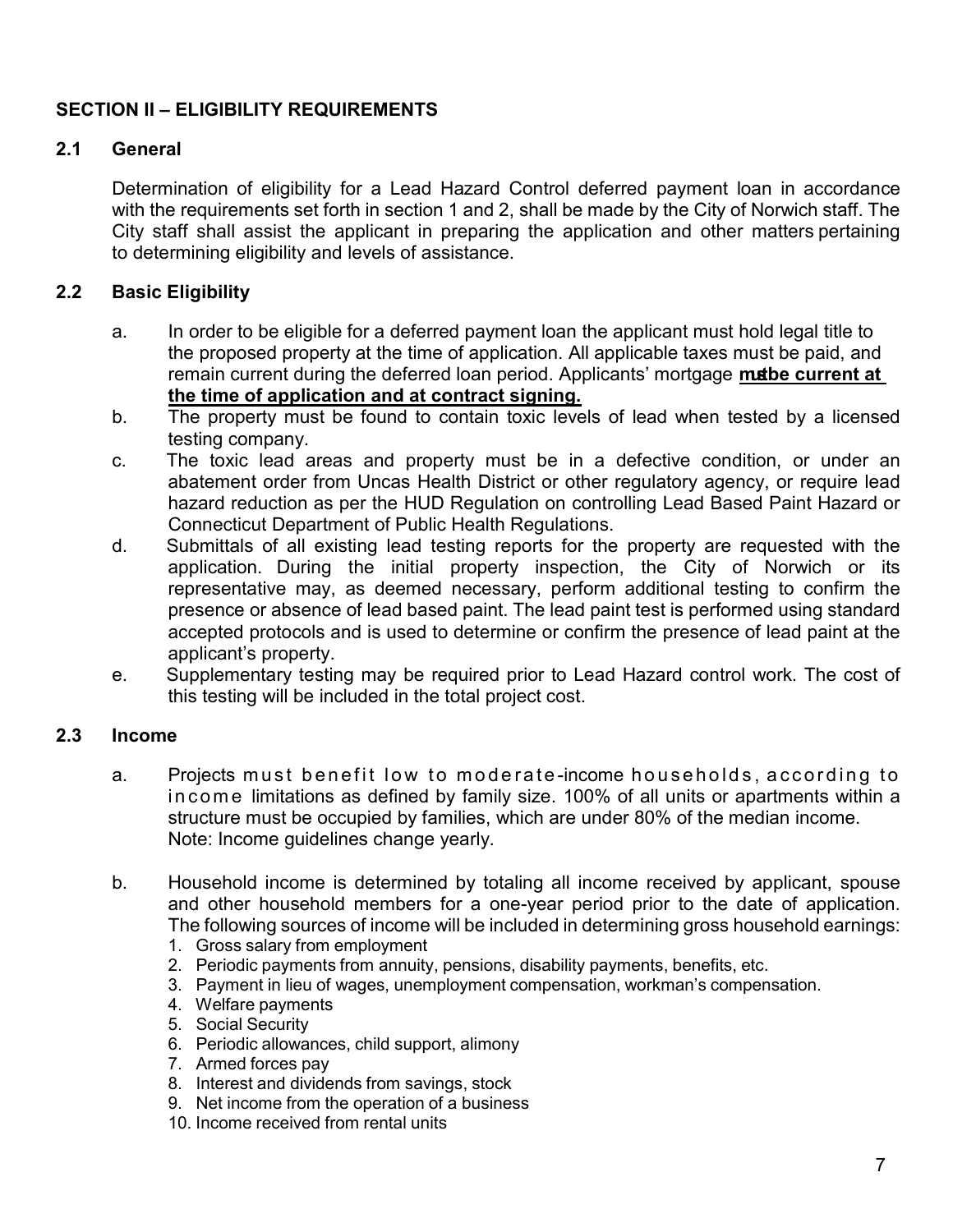# 2.4 Property Requirements

- a. Property must be residential in nature and use.
- b. All applicable taxes must be paid to date on all properties owned by the applicant in Norwich.
- c. Priority will be given to properties currently housing children under the age of 6 with elevated blood lead levels.
- d. Secondary priority will be other residential structures with abatement orders from the Local Health Department.

| Category                                          | <b>Priority</b> |
|---------------------------------------------------|-----------------|
| <b>Priority Housing</b>                           |                 |
| Child 0-6 years of age                            | 1               |
| Elevated blood lead level (EIBLL)                 |                 |
| <b>Priority Housing</b>                           |                 |
| Child 0-6 years of age                            | 2               |
| Child with EIBLL in another unit in same building |                 |
| <b>Priority Housing</b>                           |                 |
| Child 0-6 years of age                            | 3               |
| No EIBLL in building                              |                 |
| <b>Priority Housing</b>                           |                 |
| No Child 0-6 age in unit to be corrected          | 4               |
| Child 0-5 years in other unit in same structure   |                 |
| <b>Priority Housing</b>                           |                 |
| No child 0-6 years in structure                   | 5               |
| Potential for future children to occupy           |                 |
| FIGURE 2.4.1 - Priority Ranking                   |                 |

2.5 Agreements

- a. The applicant will agree to the placement of a lien for the amount of the loan on the subject property, at the time of their contract signing.
- b. No rent increases will be allowed for a period of two years from the date of completion of the lead hazard control work and rents will remain in compliance with fair market housing rental guidelines.
- c. No tenant shall be forced to move by the owner or loan recipient as a result of receiving these funds. Any violation of this will result in the cancellation of the loan and immediate recapture of all funds given.
- d. Tenants shall be guaranteed occupancy for a two-year period following lead hazard control work completion, or until their current lease expires. Exceptions to this are made for cause (non-payment of rent or nuisance). Non-compliance will result in the cancellation of the loan and immediate recapture of all funds given.

## 2.6 Ineligibility

Applicants found to be ineligible for a deferred loan shall be given written notice of the reason(s) for disapproval of his/her application. Denied applicants may submit a written appeal to the Rehabilitation Review Committee for consideration of a waiver. (See Waiver Policy 1.8)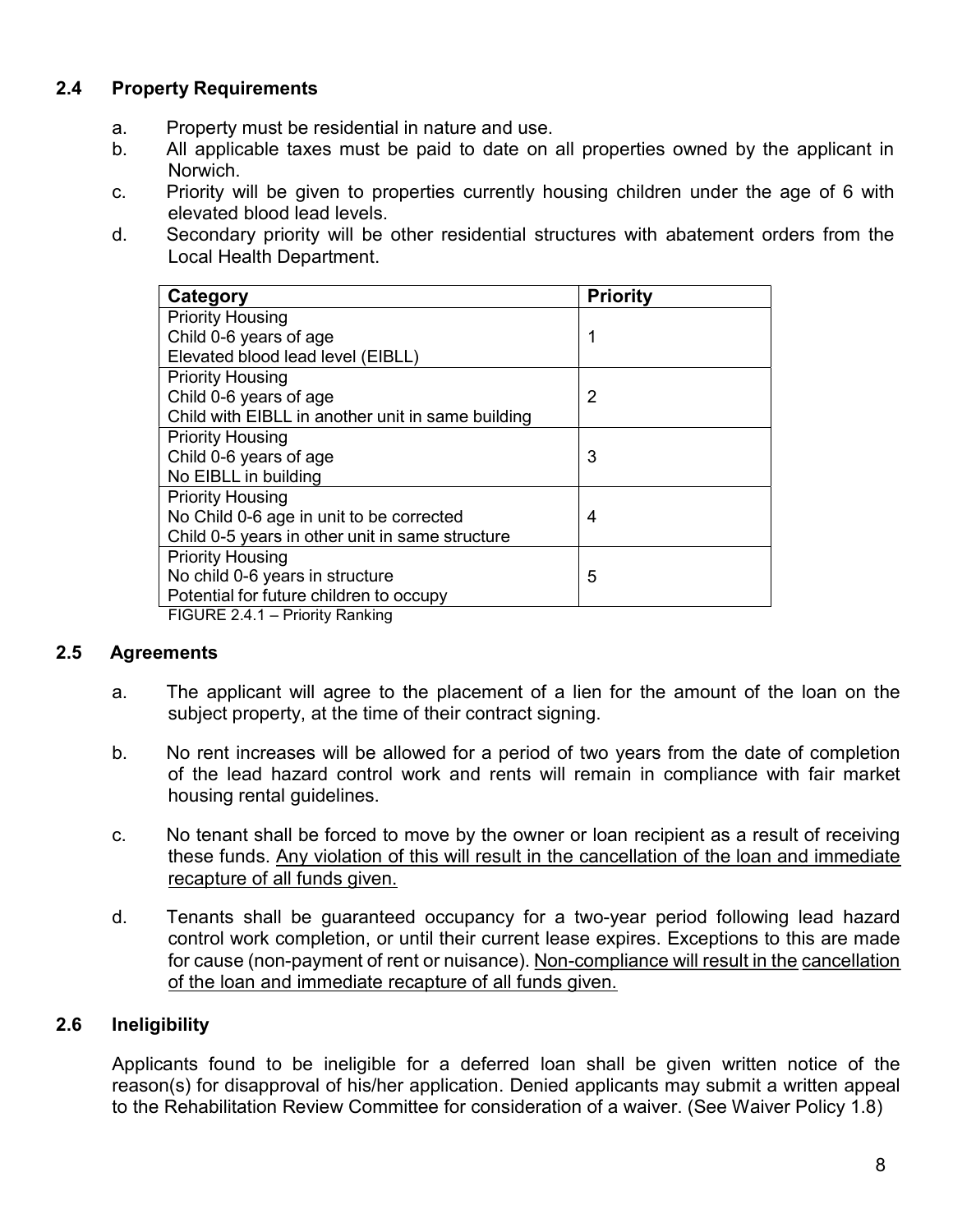# 2.7 Tenant Eligibility

Tenants themselves are not directly eligible to participate in this program. Investor Owners however, establish their eligibility based on their tenant's income levels, as stated in the income guidelines. In order to provide a reasonable degree of protection to tenants, property owners must agree to rent their units within the Section 8 fair market housing rates for the duration of the lien period, post-Lead Hazard Reduction completion.

## 2.8 Licensed Contractors Requirements

#### Contractors Participation

It is necessary that contractors provide a quality of work, which insures the property can obtain final clearance as defined by the HUD Regulation on controlling Lead Based Paint Hazards or State of Connecticut Regulations, whichever is more restrictive. To provide the highest degree of security to both the program and the owner, contractors will have the following on file with the City (updated on an annual basis):

- 1. Before the signing of any construction contract, evidence of insurance (workman's compensation if needed, liability, etc.). A contractor must have a minimum coverage of \$1,000,000 property liability and bodily injury liability as well as a lead abatement specific pollution liability insurance policy on a claims made basis. See contract for specific job insurance requirements.
- 2. A contractor must also have a Home Improvement Certification issued by the State Department of Consumer Protection and a State certified Lead Contractors license.
- 3. All lead hazard remediation contractors, supervisors, and workers must be licensed by the State Department of Public Health. The contractor will be required to provide a list of all workers with license numbers, most recent blood lead level testing date and results prior to the start of construction or lead hazard reduction. The contractor is subject to state inspections and will be required to provide updated lists as needed throughout the course of the project.

The City will also utilize the State's listing of minority and women firms for material and contracting opportunities. Direct notification to appropriate firms on this list will occur as part of the City's outreach process.

Contractors must take out all required permits prior to initiation of construction. The cost of these permits are to be included within the overall job cost.

## Procurement Standards

In regard to the City's Lead Hazard Reduction Program, the following procurement standards are set forth:

- 1. The City will formally advertise for bids and conduct pre-bid conferences.
- 2. The owner may select a contractor other than the low bidder. In such cases, financial assistance will be computed on the basis of the certified low bid only. The property owner will be responsible for the difference.
- 3. The City reserves the right to reject any or all bids or estimates of contractors and to waive any irregularities or items if it is in its best interest to do so.
- 4. The City of Norwich will review all bids and is responsible for approving contractor selection by the owner.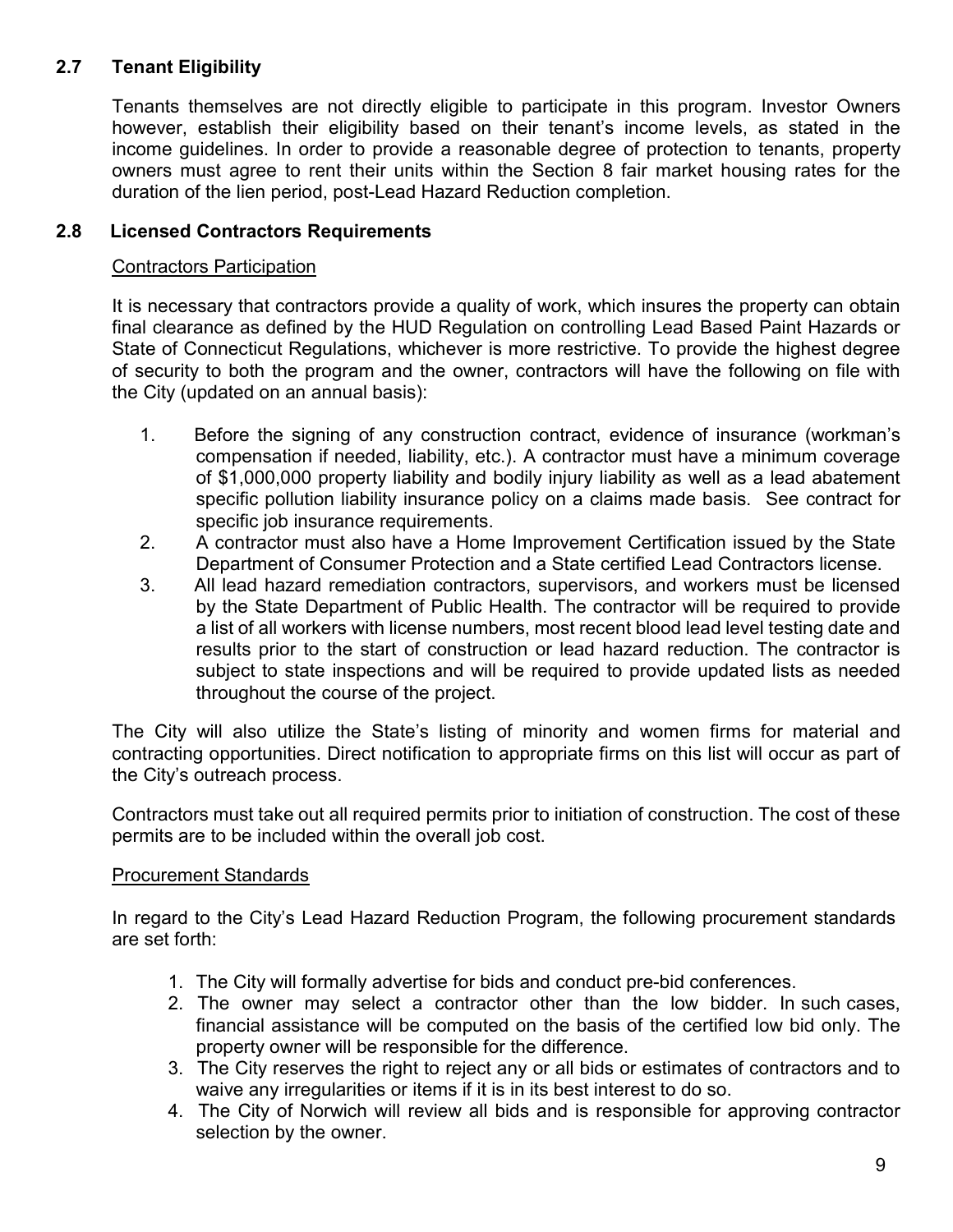5. In the event a homeowner wishes to be the contractor for his/her own project, he/she may do so only through the sealed bidding process, and in accordance with the City's procurement standards. Homeowners wishing to act as their own contractors must demonstrate that they are primarily a contractor for a minimum of three (3) years (as evidenced by submission of tax returns), not that they acquired a contractor's license for the sole purpose of performing their work. They must also abide by the program's bidding policies, fill out a contractor's application, have three references, have a home improvement contractor's license, and have the same insurance coverage as required of other contractors (such as \$1,000,000 personal liability coverage and \$1,000,000 property damage coverage). In addition, where required all Lead Paint Hazard Control requirements will be mandatory.

## SECTION III – LEAD HAZARD REDUCTION PROCESS

## 3.1 Application

The City of Norwich will provide the application form and informational package to all interested parties. Applications will be available at the Community Development Office at 23 Union Street, Norwich, CT during normal business hours. Applications may also be accessed on the Community Development webpage at www.norwichct.org.

All applicants who have submitted completed application forms, inclusive of lead paint inspection reports, if available, will then be qualified according to the program guidelines. An interview with each applicant will be conducted as necessary in order to qualify the project.

An inspector from the City of Norwich will visit the property to do a full property inspection. The purpose of this inspection is to make a preliminary determination of eligibility for this program. The City of Norwich reserves the right to photograph or videotape the structure for future review during the approval process. This inspection does not guarantee the applicant funding, nor does it activate local housing codes. An environmental review of the structure will also be conducted to determine its historical significance, flood zone rating, fire and explosive hazard, and other environmental concerns. Properties located in recognized flood zones will be required to obtain flood insurance prior to participating in the program.

## 3.2 Approval

Upon written notice of approval, a detailed scope of work will be developed based on Lead Paint inspection reports, and Building code inspections. Final project plans will be reviewed and approved by the Property Owner.

## 3.3 Project Set-up, Planning & Estimates

The Project Manager will meet with the owner to review and modify the lead Hazard reduction plans as needed to comply with the Connecticut regulations, HUD requirements, the project budget, Section 8 Housing Quality Standards and the owner's needs. The owner will approve and sign off on the plans prior to the bidding process. All lead Hazard reduction plans must also be approved by the local health official, and are subject to review by the State Office of Historic Preservation.

will be held. Small, minority, female contractors and Section 3 outreach efforts will also be<br>10 The Project Manager will then have detailed specifications and a bid package prepared for public bidding. As part of the bidding process the bids will be publicly advertised and pre-bid meetings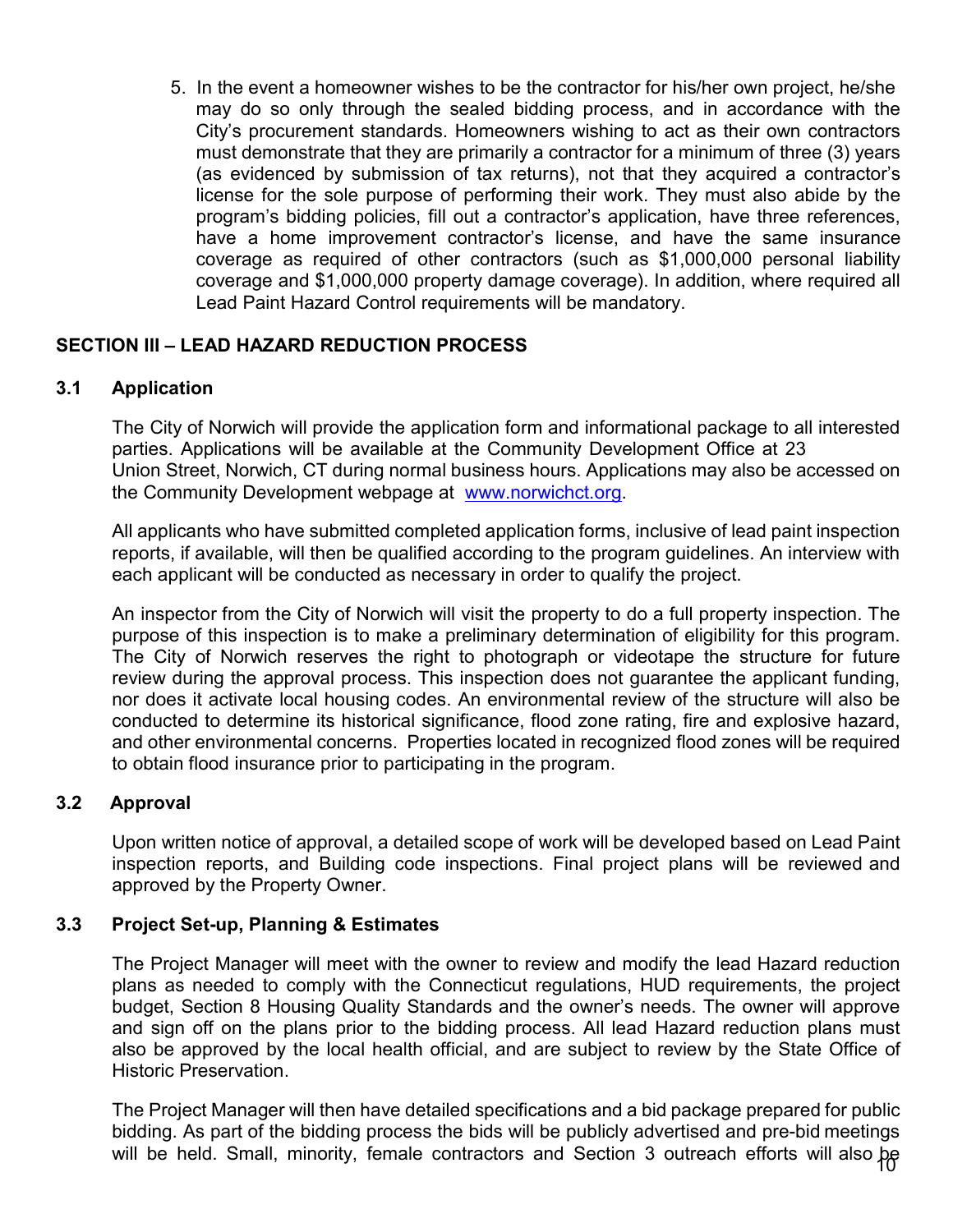encouraged to bid.

#### 3.4 Bidding and Contractor Selection

After receipt of the bids, they will be reviewed with the property owner. The City will base its funding on the lowest reasonable bid. Any additional funding required will be deposited by the Property Owner with the City of Norwich for distribution as the project progresses.

The Project manager will then prepare a contract between the owner and the contractor and set up a meeting to review the scope of work, start date, methods of payment and other project related issues. Both parties at this meeting will sign the contract. A notice to proceed will then be issued to the contractor. The Property Owners will sign agreements with the City including promissory note, general agreement, warranty deed and other required agreements.

#### 3.5 Lead Paint Hazard Reduction Work

Upon signing the contract and after an order to proceed has been issued the contractor will prepare the property using all Lead Hazard reduction safety measures and equipment needed to carry out the work. The contractor will be required as needed to correct any problem areas to conform to the Connecticut regulations regarding the implementation of Lead Hazard correction work.

The project will be inspected by the Project Manager on a spot basis to monitor lead safety practices during construction, as well as quality control and timeliness of completion. The Project Manager will also conduct unscheduled inspections as needed to ensure compliance with the contract, HUD Regulations on controlling Lead Based Paint Hazards and State regulations.

The contractor will submit invoices to the Project Manager as outlined in the contract. These invoices will be checked against the progress of the job for ac curacy. The City and the property owner will sign the requisitions and invoices prior to payment of the invoices. Upon approval, the City will make a payment to the contractor.

After completion of the lead hazard correction work the contractor will request a final inspection of the completed work. If any deficiencies are found during the final inspection, the contractor will be given a punch list of deficient items with a timetable for completion of items. No final payment will be issued until the punch list is complete and the property has passed final clearance inspection. When the work is approved the contractor will then complete a final cleaning of the property and coordinate a lead dust testing with the programs licensed lead testing contractor. Final dust wipes will be sent to a licensed Laboratory and results must comply with State and Federal requirements for lead clearance compliance. Failed wipe tests will result in the contractor re-cleaning and resubmitting dust wipes for failed areas. Note: The Program will include costs for initial wipes and the first round of failures, continual failures may result in back charges to the Contractor based on an evaluation of their practices.

When the contractor requests a change order, the contractor shall provide a detailed description of the proposed change and supporting documentation for the change order. The change order will be reviewed and acted on by the Project Manager and owner prior to any work performed on the change order. No payment will be issued on change orders without prior approval by both owner and Project Manager.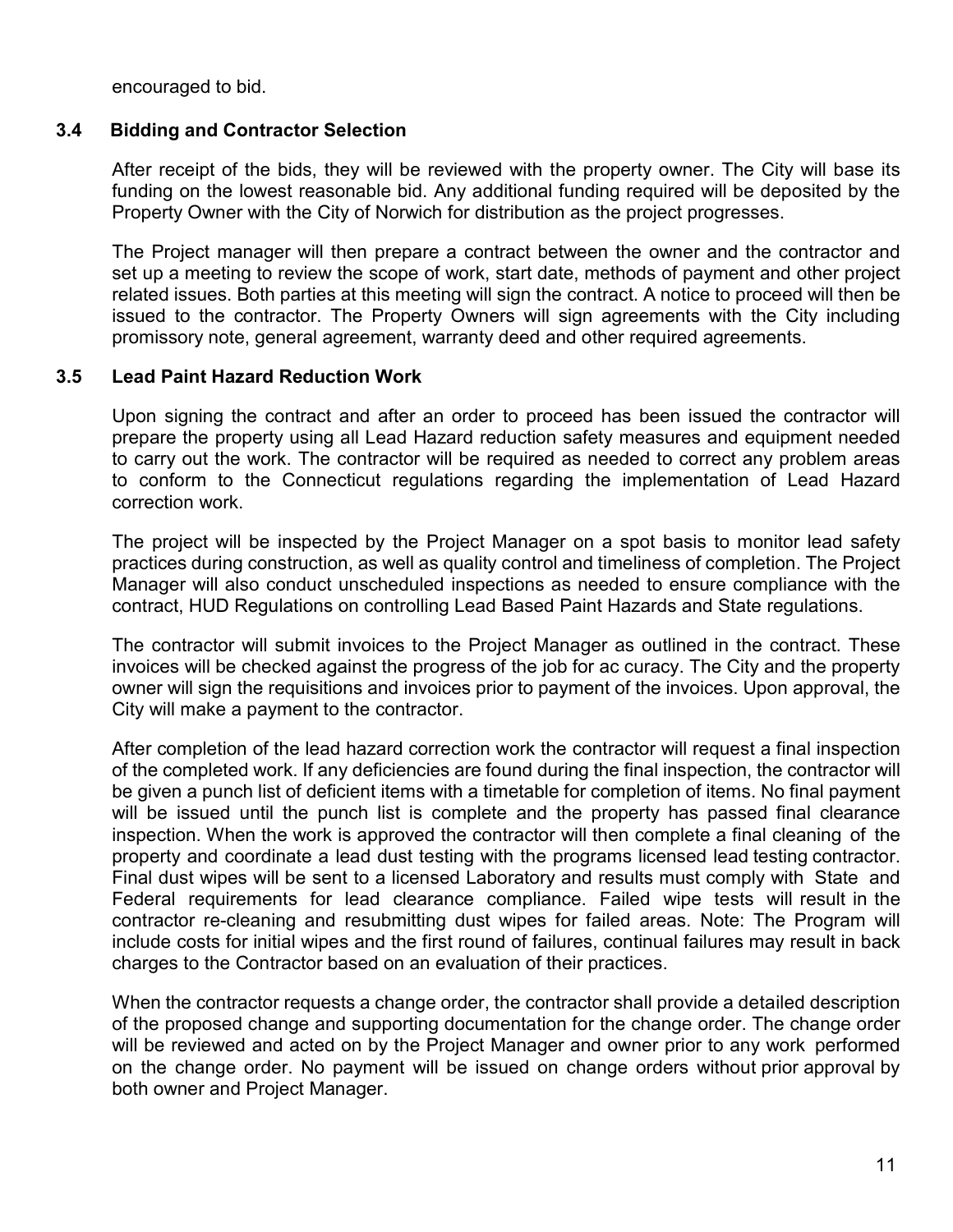# 3.6 Project Closeout

Upon completion of the project, a sign-off sheet will be prepared for the owner, the licensed Lead Inspector, the Department of Health, and the City of Norwich. The Project Manager will ensure that all documentation is in place and accurate prior to the sign-off. A waiver of mechanics lien is to be signed by the contractor and all his subcontractors stating that they have been paid in full. The waiver of lien is to be notarized and filed with the Community Development Office.

The contractor as indicated by the signing of the contract document, warranties, workmanship and or materials for a period of one year from the date of contract completion and acceptance.

When all of the above paperwork has been completed, the contract will be reviewed by the Rehabilitation Review Committee for approval of final payment on the job. The contractor will in addition provide the home owner with all manufacturer warranties as they pertain to products used in the project. Additionally, a Lead Hazard Control, "Closing Package" will be developed and issued to the Home Owner within 30 days of the Completion of the project. The Package will consist of the following:

- 1. The initial Lead Paint testing report.
- 2. The Approved Lead Paint Hazard Control Plan.
- 3. A letter of compliance to the Approved Control Plan.
- 4. Final dust-wipe results and any re-wipes.
- 5. A detailed Management Plan, listing all areas still containing Lead Paint based hazards.

## 3.7 Monitoring

As part of the requirements of the grant the State Department of Health Services, may monitor the structure and the tenants during the course of the lead hazard control process and up to one year after the completion. This monitoring will involve collection of dust wipe samples taken from the floors, windowsills and window wells throughout the structure.

## SECTION IV – APPENDIX A - D

- A. Connecticut Department of Public Health, Lead Poisoning Prevention and Control Regulations. www.state.ct.us/dph/BRS/lead/lead regulations.htm or (860) 509-7299 or (860) 509-7745
- B. Connecticut Department of Public Health, Lead Licensure and Certification Regulations www.state.ct.us/dph/BRS/lead/lead\_regulations.htm or (860) 509-7299 or (860) 509-774

C. Fair market rents for existing housing, based upon the United States Department of Housing and Urban Development See HUDuser.gov ; Section 8 guidelines (FY 2021) are as follows:

| Efficiency | \$810.00   |
|------------|------------|
| 1 bedroom  | \$976.00   |
| 2 bedroom  | \$1,227.00 |
| 3 bedroom  | \$1,584.00 |
| 4 bedroom  | \$2.027.00 |
|            |            |

These figures include all utilities and must be adjusted depending on utility assignment.